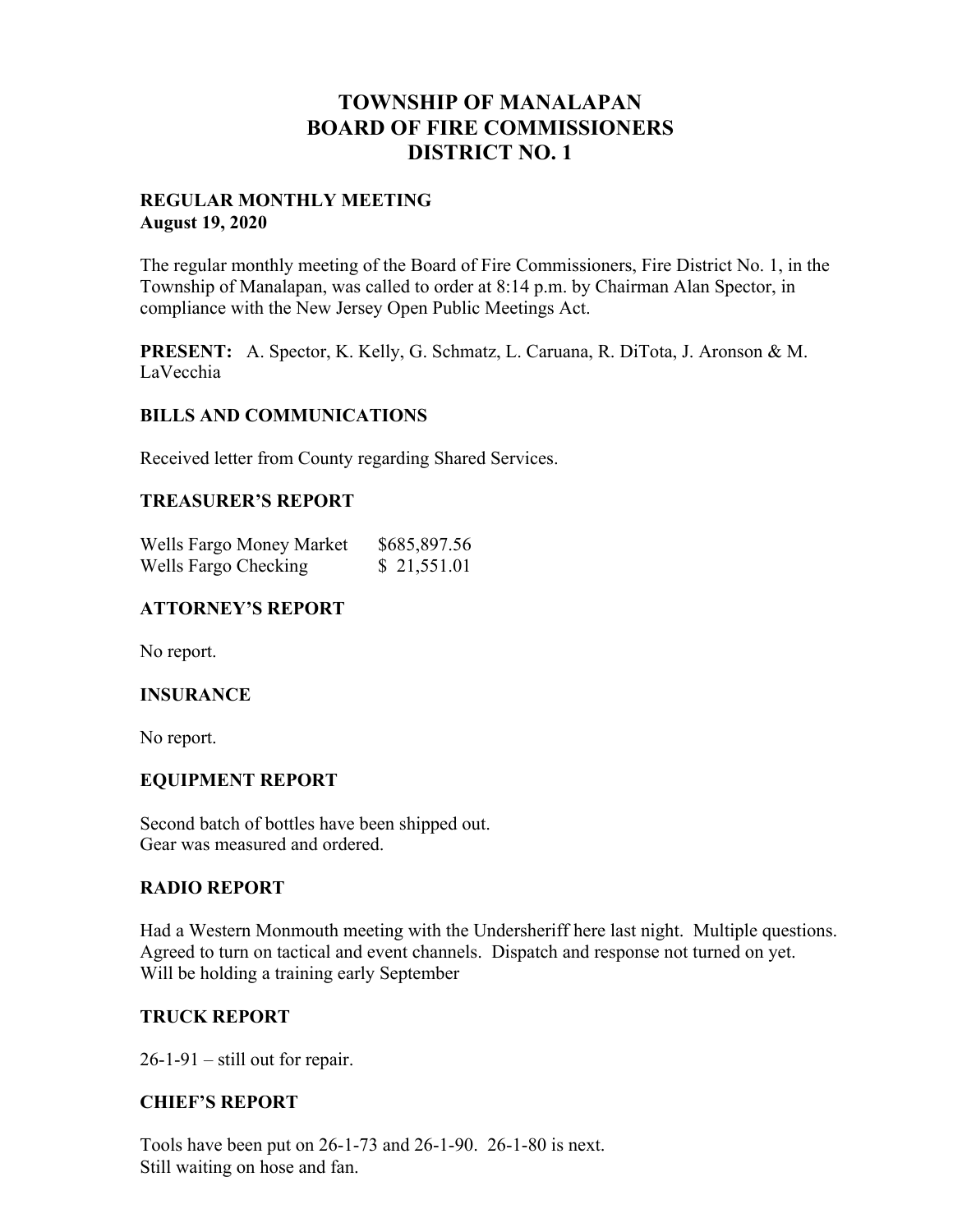Testing out a TIC camera. Need to order gemptor harnesses and firefighter gloves. Received a grant in the amount of \$48,576 for retention and recruitment.

### **MEMBERSHIP REPORT**

No report.

# **ASSOCIATION REPORT**

Battling with Optimum because we keep losing internet. Going to boost the speed up to 500 which will cost an additional \$90 per house per month.

Decided to do the radio room renovation in-house.

Would like to order black masks with our logo – cost is about \$800 for 120 masks. Personnel issue was discussed.

## **TRUSTEES' REPORT**

No report.

## **OLD BUSINESS**

See attached.

## **NEW BUSINESS**

Commissioner Schmatz made a motion to pay all vouchers; this was seconded by Commissioner Kelly. All voted aye.

Commissioner Kelly made a motion for \$3,000 for heaters in the backyard; this was seconded by Commissioner Schmatz. All voted aye.

Commissioner Kelly made a motion for \$800 for PPE masks for the members; this was seconded by Commissioner Caruana. All voted aye.

Commissioner Schmatz made a motion for \$1,300 to order 5 gemptor harnesses; this was seconded by Commissioner Caruana. All voted aye.

Commissioner Spector made a motion for \$500 to send Mike Alongi to the second part of the Emergency Management Class; this was seconded by Commissioner Caruana. All voted aye.

Commissioner Spector made a motion not to exceed \$11,000 to purchase 2 toughbooks including mounts and installation; this was seconded by Commissioner Kelly. All voted aye.

Meeting opened to the public at 9:01 p.m.

A motion was made by Commissioner Spector to adjourn; it was seconded by Commissioner Kelly and all voted aye.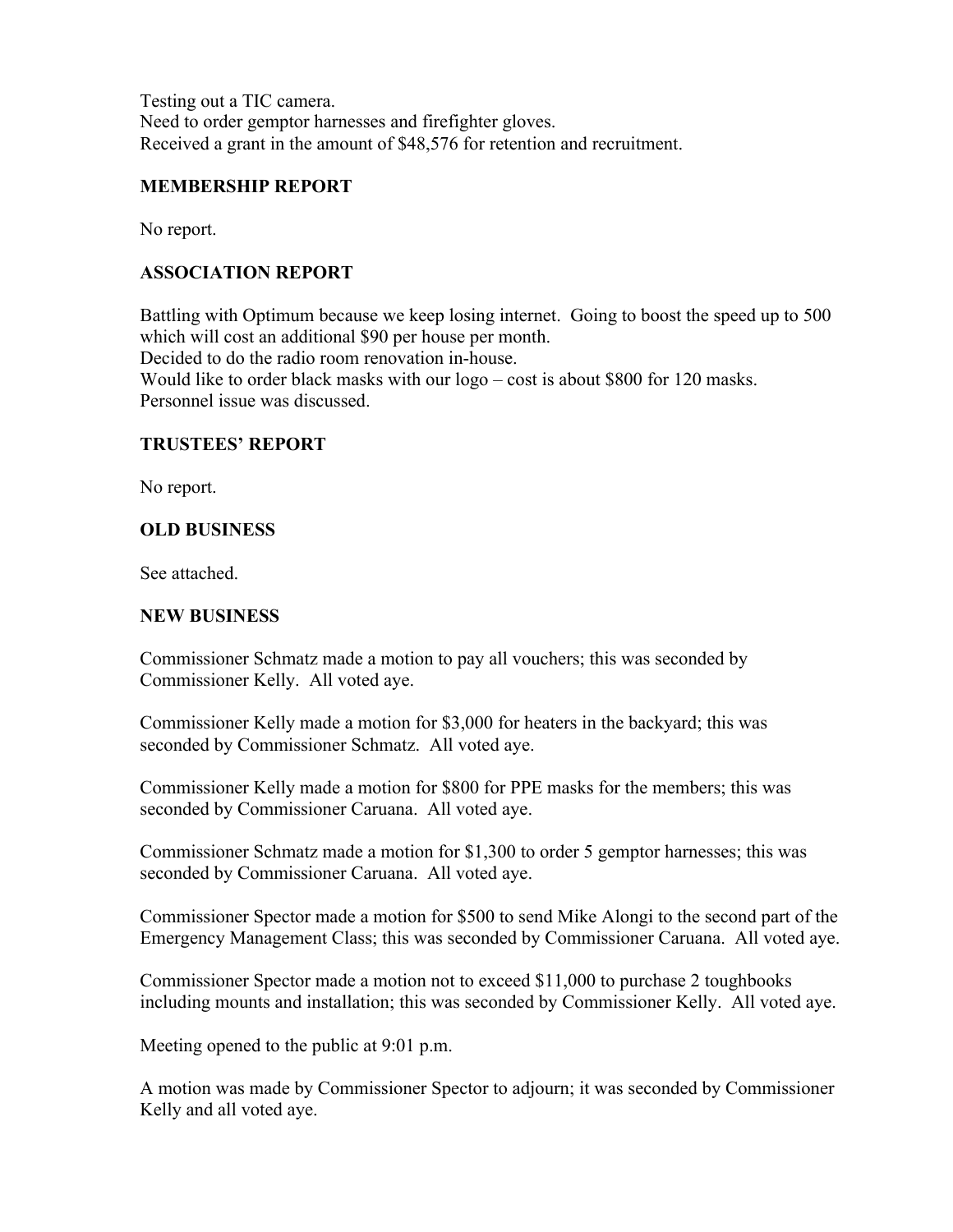Meeting adjourned at 9:03 p.m.

**Respectfully submitted,** Kenneth Kelly, Clerk